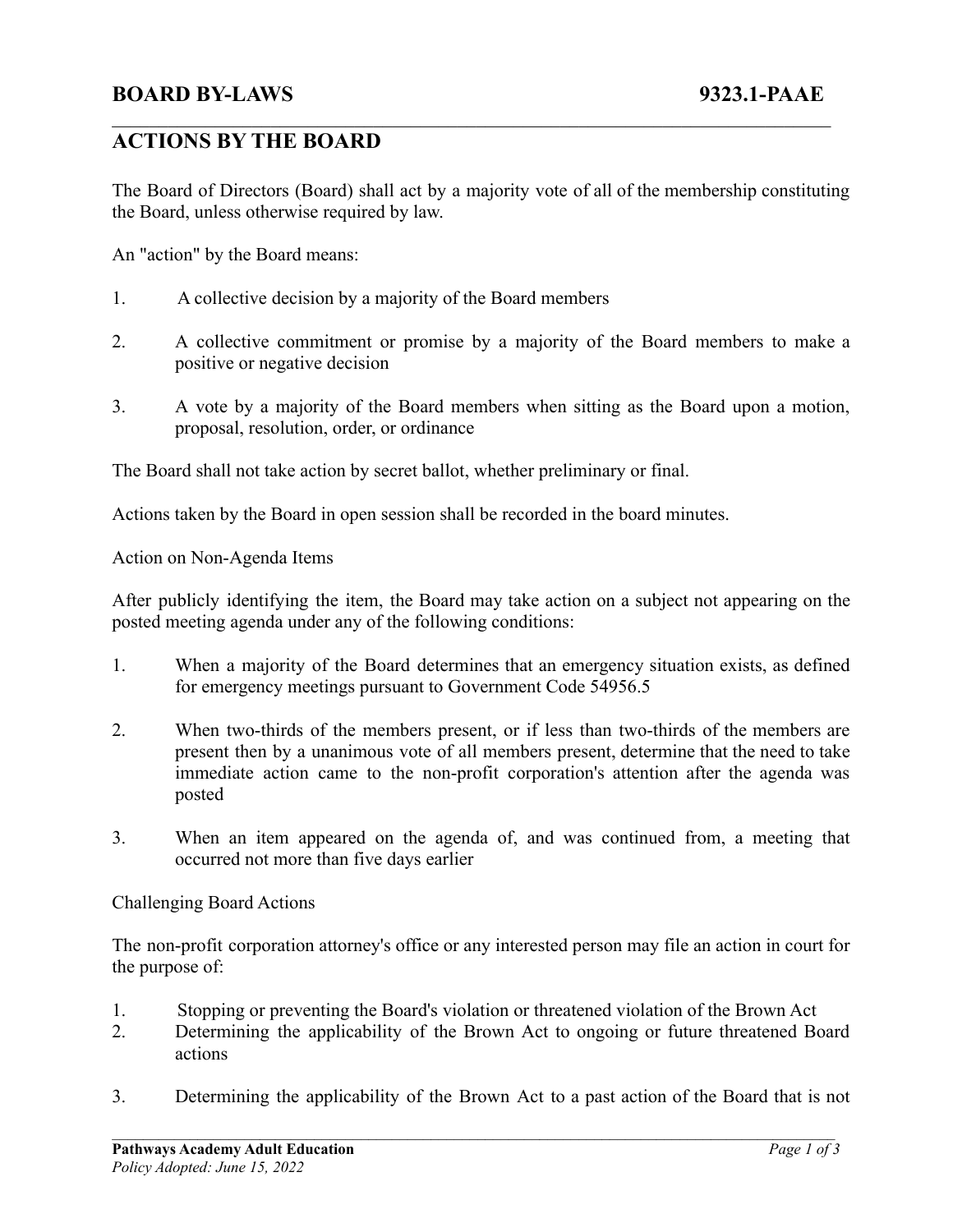## **BOARD BY-LAWS 9323.1-PAAE**

## **ACTIONS BY THE BOARD**

specified in Government Code 54960.1, provided that: a. Within nine months of the alleged violation, a cease and desist letter is submitted to the Board, clearly describing the past Board action and the nature of the alleged violation.

b. The time for the Board to respond has expired and the Board has not provided an unconditional commitment to cease and desist from and not repeat the past action alleged to have violated the Brown Act.

c. The action is brought within the time required by Government Code 54960.2.

 $\mathcal{L}_\mathcal{L} = \{ \mathcal{L}_\mathcal{L} = \{ \mathcal{L}_\mathcal{L} = \{ \mathcal{L}_\mathcal{L} = \{ \mathcal{L}_\mathcal{L} = \{ \mathcal{L}_\mathcal{L} = \{ \mathcal{L}_\mathcal{L} = \{ \mathcal{L}_\mathcal{L} = \{ \mathcal{L}_\mathcal{L} = \{ \mathcal{L}_\mathcal{L} = \{ \mathcal{L}_\mathcal{L} = \{ \mathcal{L}_\mathcal{L} = \{ \mathcal{L}_\mathcal{L} = \{ \mathcal{L}_\mathcal{L} = \{ \mathcal{L}_\mathcal{$ 

- 4. Determining the validity, under state or federal law, of any board rule or action which penalizes any of its members or otherwise discourages their expression
- 5. Compelling the Board to audio record its closed sessions because of a court's finding of the Board's violation of any applicable Government Code provision

The non-profit corporation attorney or any interested person may file an action in court to nullify a Board action which is alleged to be in violation of law regarding any of the following:

- 1. Open meeting and teleconferencing
- 2. Agenda posting
- 3. Closed session item descriptions
- 4. New or increased tax assessments
- 5. Special meetings
- 6. Emergency meetings

Prior to bringing any action to nullify a board action, the non-profit corporation attorney or other interested person shall present a demand to "cure and correct" the alleged violation. The demand shall clearly describe the challenged action and the nature of the alleged violation and shall be presented to the Board in writing within 90 days of the date when the action was taken. If the alleged violation concerns action taken in an open session but in violation of Government Code 54954.2 (agenda posting), the written demand must be made within 30 days of the date when the alleged action took place.

Within 30 days of receiving the demand, the Board shall do one of the following:

1. Cure or correct the challenged action and inform the demanding party in writing of its actions to cure or correct.

 $\mathcal{L}_\mathcal{L} = \{ \mathcal{L}_\mathcal{L} = \{ \mathcal{L}_\mathcal{L} = \{ \mathcal{L}_\mathcal{L} = \{ \mathcal{L}_\mathcal{L} = \{ \mathcal{L}_\mathcal{L} = \{ \mathcal{L}_\mathcal{L} = \{ \mathcal{L}_\mathcal{L} = \{ \mathcal{L}_\mathcal{L} = \{ \mathcal{L}_\mathcal{L} = \{ \mathcal{L}_\mathcal{L} = \{ \mathcal{L}_\mathcal{L} = \{ \mathcal{L}_\mathcal{L} = \{ \mathcal{L}_\mathcal{L} = \{ \mathcal{L}_\mathcal{$